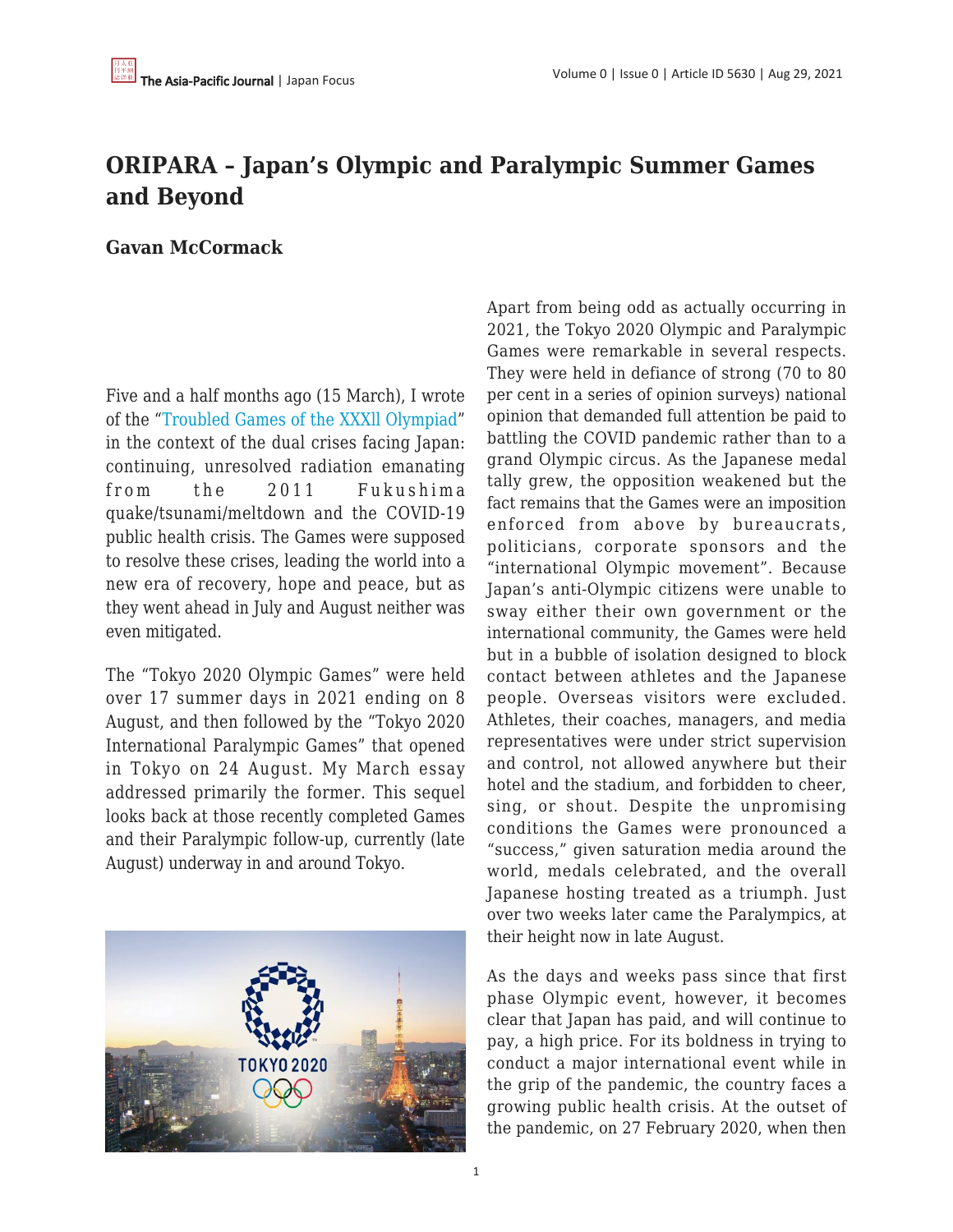Japanese Prime Minister Abe (Shinzo) issued a "request" (tantamount to an order) for closure of the nation's schools, there were just 210 infected people nationwide (and in Tokyo that day just one). Over the eighteen months that followed, Japan's COVID infection rate grew by around one hundred times, so that it came to be recording around 25,000 daily cases of COVID (as of late August 2021), and in Tokyo alone around 5,000.

Over the year and a half battle against the virus, COVID infection proceeded in waves, each rising higher than the one before and capped with higher degree of its toxic Delta variant. To 28 August, Japan had recorded 1.4 million positive cases of COVID-19 infection, and 15,851 deaths from the pandemic. But, although people are urged to get vaccinated, stay at home and maintain social distancing, less than half the population had been fully vaccinated and other restrictions were commonly flouted. Tokyo and other cities teemed with movement and for the most part people ignored the supposed restrictions of the emergency or quasi-emergency. The current wave, officially "Phase 4," an explosive spreading, commencing during the Olympics, continued to rise through the Paralympics, surpassing by more than three times all previous peaks and doubling just in the recent interval between the two Games. Experts are sure that the real figure of infections is far above this nominal one. Privatization and neoliberal shrinkage of the public sector health system has starved Japan's public hospital system and had the effect of restricting hospital admission to severe cases. Not uncommonly, ambulances ferry ill citizens around major cities for hours seeking a hospital, only in many cases to be forced to return those suffering from the virus to their home for unaided "recuperation." Asahi Shimbun (21 August) reported that the official hospitalization rate of infected people was just 9.5 per cent. By that stage, at least 74,013 sick people were at home, hoping to endure and recover without hospital attention.<sup>1</sup>

In such circumstances, the "Tokyo 2020 International Paralympic Games," opened on 24 August 2021 and was scheduled to continue to 5 September. Despite the "no spectators" rule, and the drastic policing and surveillance system, around 16,000 visitors, including 4,000 athletes themselves who suffer various forms of physical disability, arrived in the capital. They were to contest 539 events in 22 sports.

Japanese hosting of the Tokyo 2020 Olympic and Paralympic Games was widely criticized for multiple reasons. Not least was their fabulous cost. Much would have to be met by the people of Japan. When Japan first sought, and then was awarded them, the Games were to be "compact," with an initial budget estimate of 700 million yen (ca \$6.3 billion). That figure in due course doubled and then quadrupled, reaching 2.7 trillion yen (around \$30 billion) and, if ancillary costs such as those borne by Tokyo metropolis are included, 3.5 trillion yen (\$32 billion). For rough comparison, Sydney's 2000 Games cost around \$6.5 billion, Athens in 2004 a little under \$11 billion, London in 2012 \$14.8 billion.

The greatest objection to Japanese hosting of the Games, however, was not to the cost but to the diversion of attention from the struggle against the pandemic due to the grand events of the Games, allowing the virus to grow explosively (precisely as in due course happened). That same consideration applied to the Paralympic Games. Both were criticized for their incompatibility with the "stay at home" and the "three avoidances" of anti-pandemic policy. The government was hard put to defend itself against the charge of prioritising the Olympics over public health.

However, interest in and support for the Paralympic phase of the Games raised other issues to do with the human rights of the handicapped. Their cause attracted considerable attention in Japan leading up to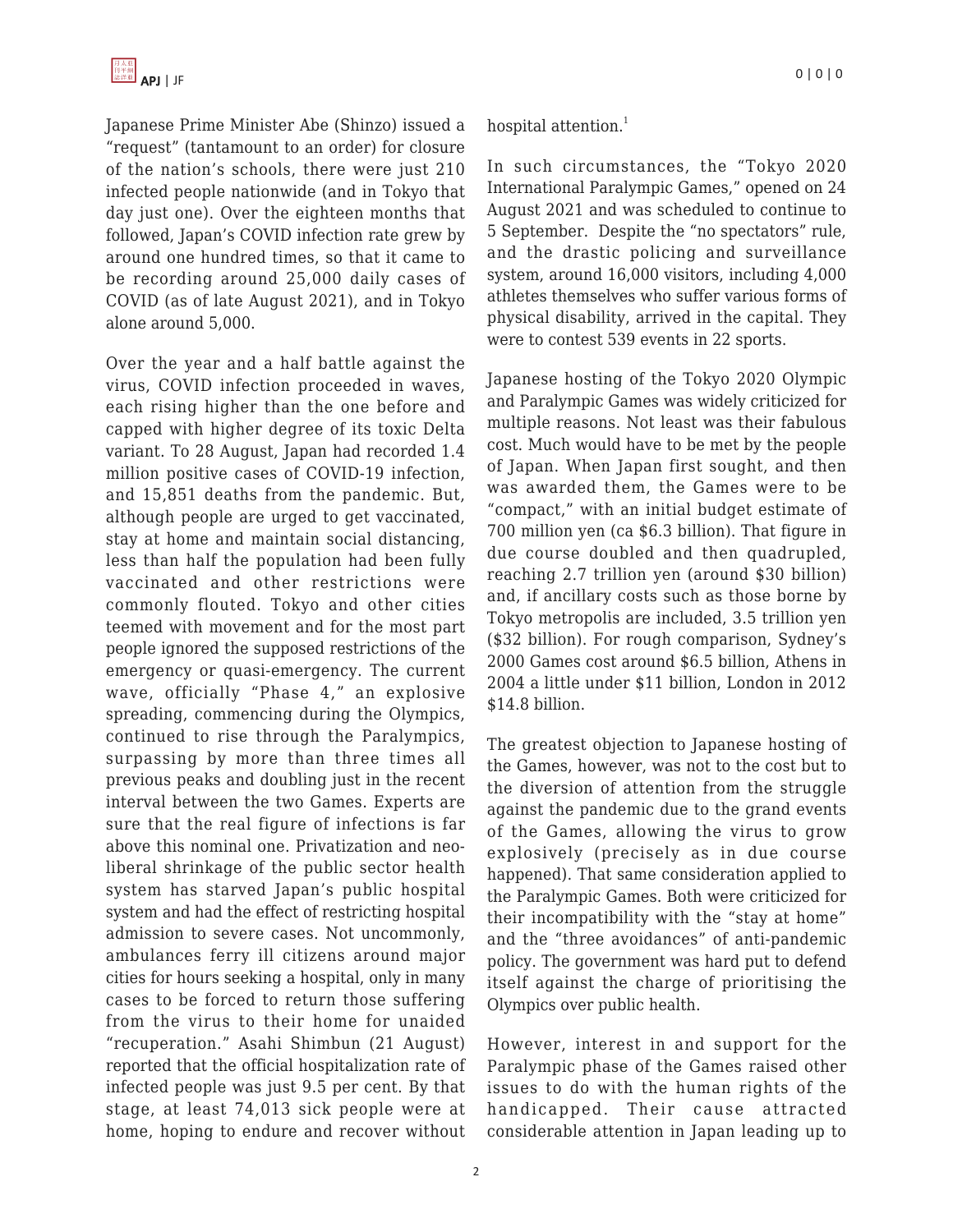and through the events. For the Japan tending hitherto to be known rather as part of the problem of discrimination against the disabled than for any positive steps to combat it, the official commitment to the advancement of the rights of the disabled (according to the IPC perhaps as many as 15 per cent of global population), and to the outlawing of discrimination and the promotion of barrierfree policies of inclusiveness and diversity, was surely to be welcomed.

While the Paralympics could thus be defended on grounds significantly different from the Olympic Games, however, the adoption for the disabled of able-bodied criteria of "faster, further, longer, higher" was problematic. Some major figures in Japan's civil society even saw in the Olympic and Paralympic promotion movements as signs of the recrudescence of pre-war eugenics.<sup>2</sup> Such criticism, and the pleas for cancellation, passed for the most part unreported in countries sending teams to Tokyo.

As the Olympic and Paralympic Games proceeded through the summer of 2021, the virus rampaged through the country. Its impact was markedly different from region to region and the island prefecture of Okinawa was particularly hard-hit. Okinawa's vulnerability to the virus followed from its dependence on tourism (which suffered heavily under the impact of COVID restrictions) and its heavily US military base dependence (70 per cent of US military facilities in Japan, including major groups of US Air Force and Marine Corps, being concentrated on Okinawa's islands). During the 18 month-long COVID-19 crisis 2,016 of those roughly 26,000 US military personnel became infected. How many of the total of Okinawan people infected should be attributed to contact with the US personnel cannot be known but since many Okinawans are employed in the bases it cannot be trivial.

With its relatively small population (1.4 million)

Okinawa's infection numbers rose steadily, from less than 100 at the beginning of the summer to 761 by 18-August and 655 by the end of the month. Asahi Shimbun reported that in comparative terms that meant 310 infections per 100,000 of Okinawan population, the highest ratio in the country and well above second-place Tokyo  $(227).<sup>3</sup>$  If Okinawa were a country, it would rank among the most serious concentrations of COVID infection, above the "worst" cases internationally such as, at that time, Malaysia (403 per 100,000). Even within Okinawa the imbalance was pronounced. The outlying island of Miyakojima (population: 55,000) recorded an August 2021 infection rate of 445 per 100,000, one and a half times that for Okinawa prefecture as a whole and nearly double the national figure.<sup>4</sup> As people were urged to stay at home, while US service personnel moved in and out of the prefecture freely, Okinawa's incorporation in a base and tourism-dependent economy had the prefecture reeling.

The International Olympic Committee awarded the Games to Japan at its Buenos Aires meeting in 2013 because of then Prime Minster Abe Shinzo's assurance that the nuclear contamination brought on by the 2011 Fukushima tsunami/quake/meltdown had been resolved and everything was "under control." That that was far from being so was plain even then and has become even more so since then as many thousands remain in exile from their homes or hometowns due to persistent radioactivity from sunken reactor cores and as wastewater containing high toxic substances accumulates in a massive array of tanks in the vicinity of Fukushima. With storage capacity in those tanks now close to limit, the Government of Japan is committed to dump them into the Pacific Ocean, starting in the near future.

The same government that assured the international community in 2013 that it had the Fukushima problem "under control" in 2021 offered similar assurances in 2020 and 2021